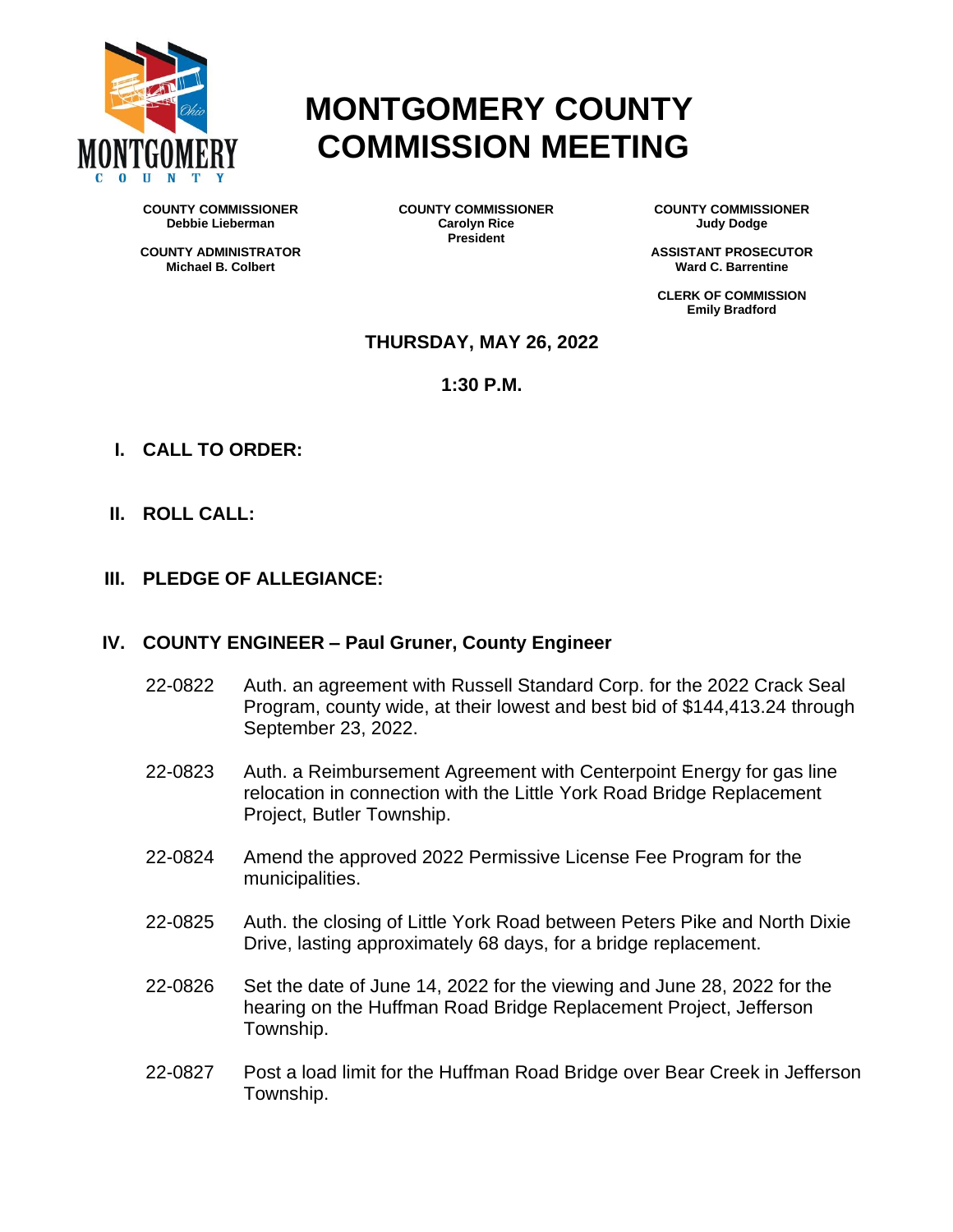# **V. COUNTY SHERIFF – Rob Streck**

22-0828 Submit a grant application to the Ohio Dept. of Public Safety, Recovery Ohio Major Drug Interdiction - Ohio Organized Crime Investigations Commission, in the amount of \$106,122.77.

## **Auth. purchases:**

- 22-0829 Geo Byers Son Holding, LLC DBA Byers Ford for two (2) Ford transit vehicles, in an amount not to exceed \$72,332.
- 22-0830 PowerPhone for licensing and use of the Total Response Emergency Dispatching Program for the Regional Dispatch Center, in an amount not to exceed \$218,924 through December 31, 2026.

## **VI. COMMON PLEAS COURT – Timothy O'Connell, Administrative Judge**

22-0831 Declare personal property, comprised of one (1) mosaic previously purchased for the use of the Day Reporting Center, be obsolete and no longer needed and be sold at the cost of \$1 by private sale, pursuant to Section 307.12 of the Ohio Revised Code.

## **VII. JUVENILE COURT – Anthony Capizzi, Administrative Judge**

22-0832 Auth. the purchase from Storm 7 Labs, LLC of firewall installation services for new Palo Alto 460 Firewalls, in an amount not to exceed \$24,000.

## **VIII. AUDITOR'S OFFICE – Karl Keith, Auditor**

#### **Auth. purchases:**

- 22-0833 Axway, Inc. for software subscription services, in an amount not to exceed \$16,005.95.
- 22-0834 Carahsoft Technology Corporation for Crystal Software Maintenance Services, in an amount not to exceed \$15,409.56 through December 13, 2023.

# **IX. COUNTY ADMINISTRATOR – Michael B. Colbert, Administrator**

## **Clerk's Office – Emily Bradford**

Approve the minutes of the meetings on May 17, 2022.

22-0835 Approval of Bills. (List available in the Clerk's office)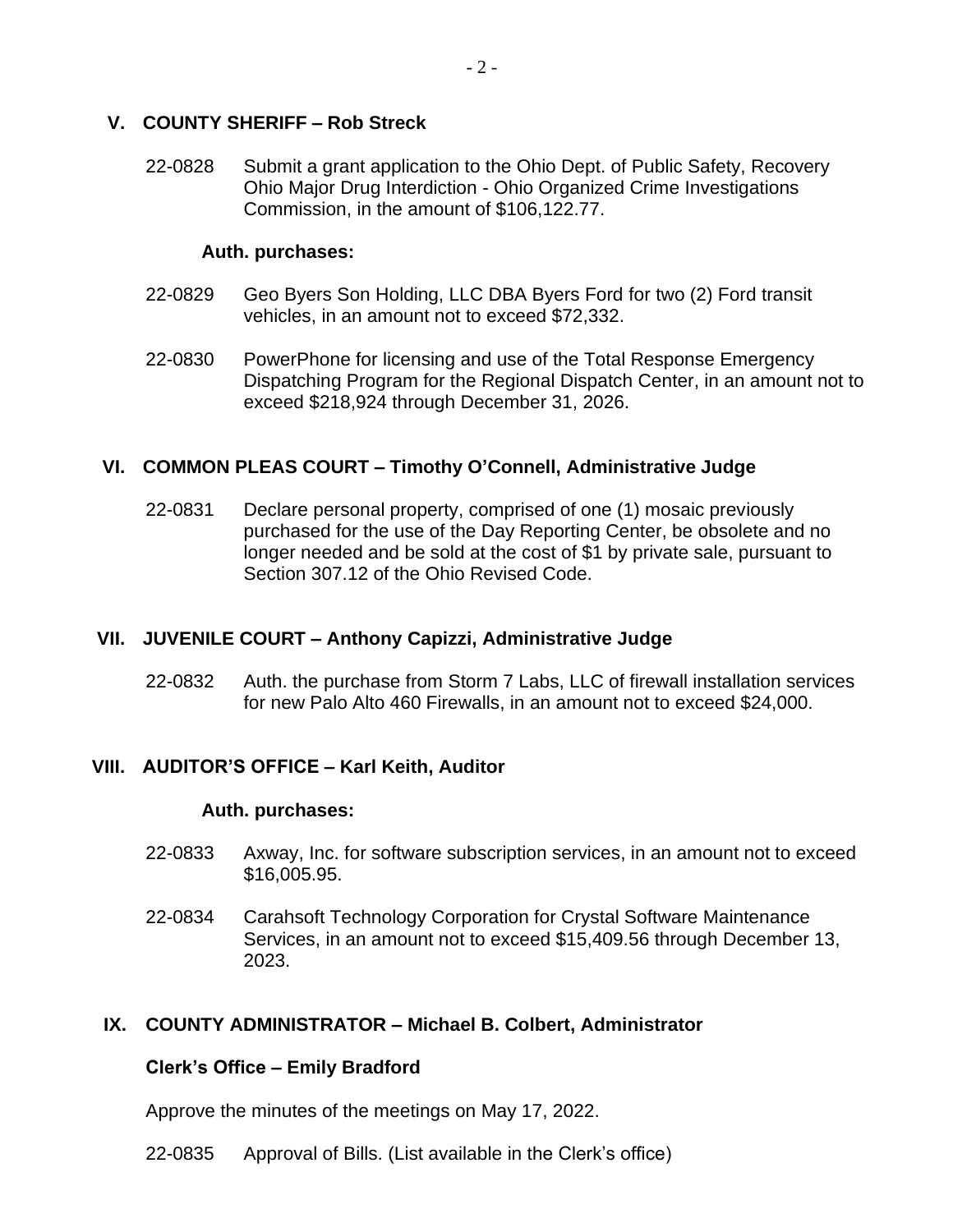# **Clerk's Office (continued):**

22-0836 Approval of Travel and Expenses. (List available in the Clerk's office)

# **Administrative Services – Tyler Small, Assistant County Administrator**

- 22-0837 Approval of Personnel Actions. (List available in the Clerk's office)
- 22-0838 Auth. an agreement with The Matrix Companies for Workers' Compensation Third Party Administration Services for the Risk, Safety, and Emergency Management Dept., in an amount not to exceed \$117,900 through June 30, 2023, with options to renew.
- 22-0839 Amend the Letter of Understanding with the Dept. of Job & Family Services for the rental of 178,643 sq. ft. of office space located at the Job Center through December 31, 2022, with automatic renewable one (1) year terms.
- 22-0840 Amend the Price Agreement with Sparks Commercial Tires, Inc. for Solid Waste Loader Tires to allow an increase of 30% for the first renewal option, in response to market volatility, and extend the term through May 31, 2023.
- 22-0841 Rescind Res. No. 22-0264, authorizing a Price Agreement with Adam Dwyer Funeral Trade, Inc. for body removal services for the Coroner's Office.
- 22-0842 Extend the Price Agreement with Adam Dwyer Funeral Trade, Inc. for body removal services for the Coroner's Office through January 31, 2024.
- 22-0843 Request proposals for Travel Management Services.

## **Solicit bids:**

- 22-0844 MCES Environmental Lab, at an estimated cost of \$6,100,000.
- 22-0845 Arthur Fisher Park Refinish North Tennis Courts Project, at an estimated cost of \$83,000.

## **Solicit bids for the Office of Emergency Management:**

- 22-0846 Vehicle barriers to be used by local law enforcement agencies in Homeland Security Region 3.
- 22-0847 Mobile Surveillance Trailer to be used by local law enforcement agencies.

# **Approve Courthouse Square Vendors' License Agreements for rental space on Courthouse Square through December 31, 2022:**

22-0848 BB&B Delicious Foods.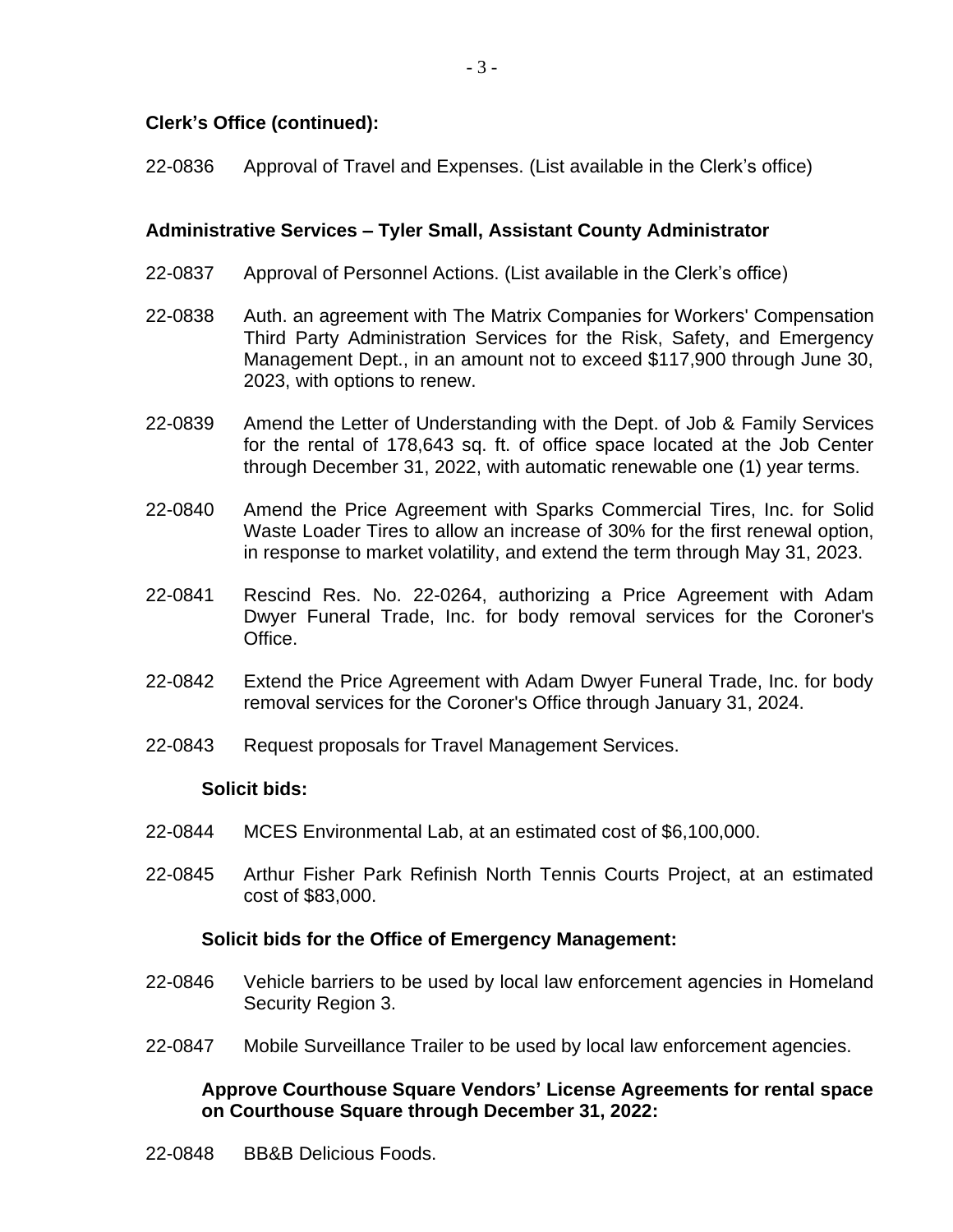# **Administrative Services (continued):**

- 22-0849 Brock Mastersons.
- 22-0850 Phebe's Cafe.

### **Environmental Services - Matt Hilliard, Director**

- 22-0851 Accept an Easement Deed for water lines through property belonging to Washington Square Land Development in connection with the Dorothy Lane Market Water Main Relocate, and record the same.
- 22-0852 Accept the Performance Bond for the Sawdey Water Main Extension Development, in the amount of \$45,771.
- 22-0853 Accept the official check and Sub-Divider's Contract from Washington Square Land Development for the Dorothy Lane Market Water Main Relocate, in the amount of \$7,856.
- 22-0854 Approve the plans, specifications, and estimated cost of \$1,350,000 and solicit bids for the construction of water facilities for the Dorothy Water Main Replacement Project.

#### **Amend agreements:**

- 22-0855 Outdoor Enterprise, LLC for construction of the Erosion Control Project, Phase 2, Sites 7 & 11, by adding \$24,291.07 to the original amount, for a revised total of \$494,249.07.
- 22-0856 Outdoor Enterprise, LLC for construction of the Sheldon Water Main Replacement Project, by adding \$24,545.11 to the original amount, for a revised total of \$677,105.71.

## **Release 100% of the Maintenance Bonds and Sub-Divider's Contracts from DMK Development Group, LLC:**

- 22-0857 Trilogy Senior Care Facility Water Main Project.
- 22-0858 Vienna Parkway Water Main Relocation Project.

#### **Accept Sub-Dividers' Contracts:**

- 22-0859 Midwest Properties Corporation for the 2850 Needmore Road Sanitary Sewer Extension Development.
- 22-0860 Paragon Mills JV, LLC for the Paragon Farm Development.
- 22-0861 Hunter's Path Project I, LLC for the Hunter's Path Development, Phase 1.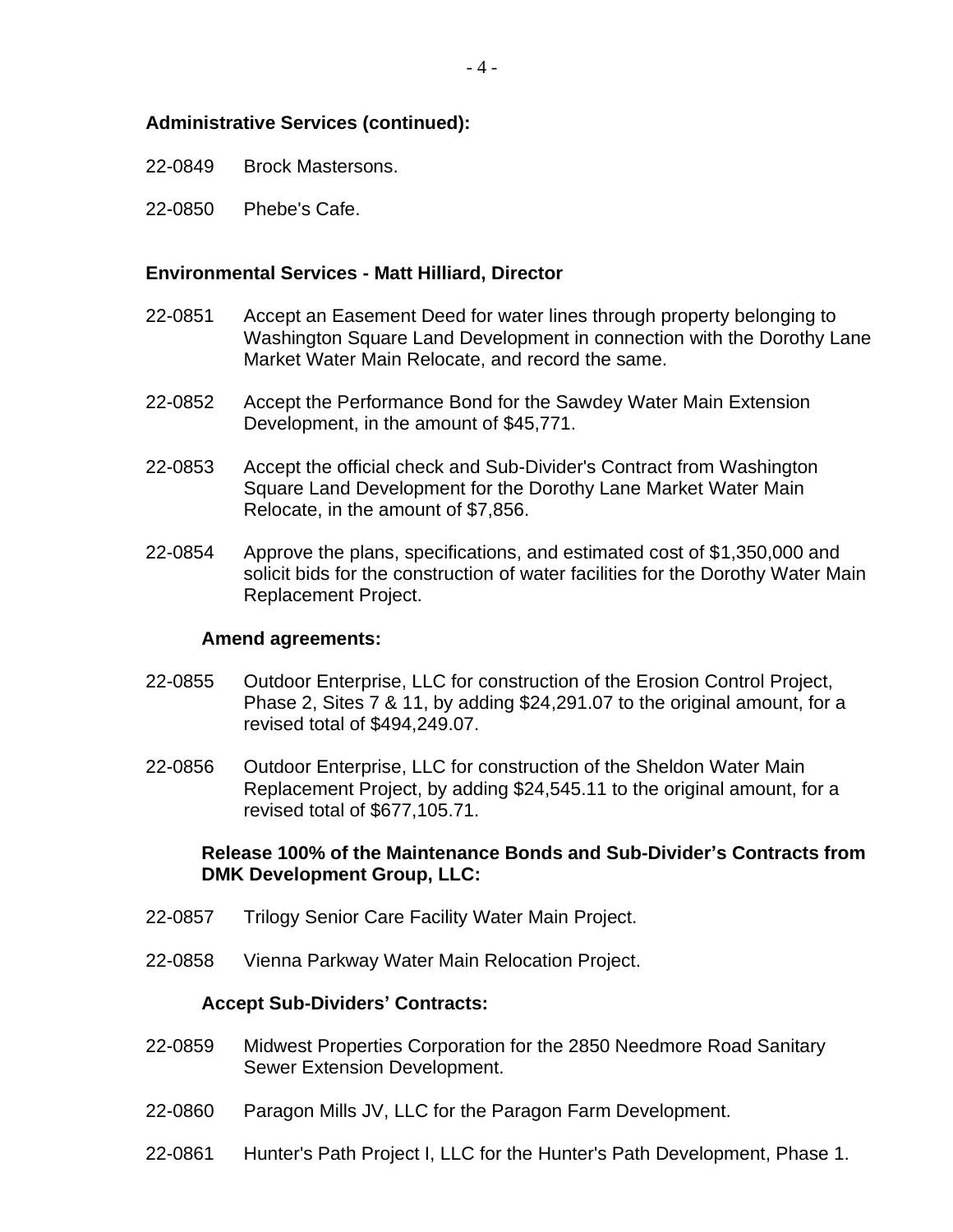# **Human Services – Tom Kelley, Assistant County Administrator**

# **Human Services Planning and Development – Geraldine Pegues, Director**

- 22-0862 Accept a grant from the Ohio Dept. of Developmental Disabilities to provide early intervention services for infants and toddlers with disabilities, ages birth through two years, in the amount of \$1,204,602 for State FY 2023.
- 22-0863 Accept two (2) grant amendments from the Ohio Dept. of Development to provide assistance to households at risk or experiencing homelessness.

# **Department of Job & Family Services – Michelle Niedermier, Director**

- 22-0864 Auth. a Facility Rental Agreement with Sinclair Community College for the CAANE Conference, in an amount not to exceed \$6,443.25.
- 22-0865 Auth. an Affiliation Agreement with Indiana Wesleyan University to provide educational field experiences for undergraduate, graduate, and post-graduate candidates pursuing a degree in the Social Work Program through December 31, 2024.

# **Auth. agreements for substitute care services through March 31, 2024:**

- 22-0866 Inspiring L.I.F.E.
- 22-0867 State of Michigan Dept. of Human Services Detroit Behavior Institute.

# **Business Services – Chris Williams, Assistant County Administrator**

22-0868 Auth. a purchase from Keeper Security, Inc. for annual storage and maintenance for the BCC IT Dept., in an amount not to exceed \$3,619.50.

# **Workforce Development – Marvene Mitchell-Cook, Director**

22-0869 Auth. Work Experience and Guidance Program Agreements with various local businesses.

# **Community & Economic Development – Erik Collins, Director**

22-0870 Accept a donation from Premier Health on behalf of the Office of Strategic Initiatives for the Fatherhood Picnic, in the amount of \$2,000.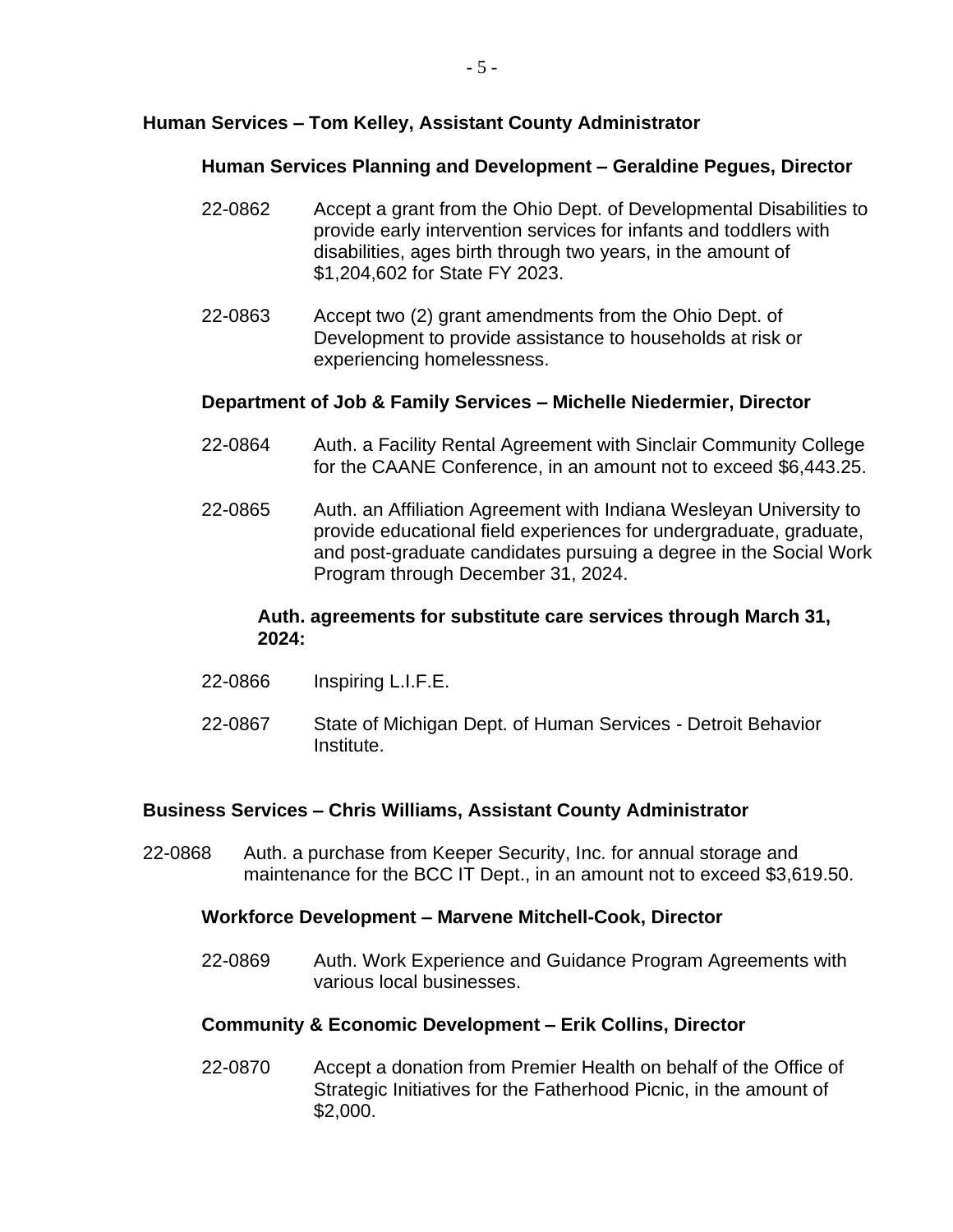# **Community & Economic Development (continued):**

# **Auth. Delegation of Activities Agreements utilizing Community Development Block Grant (CDBG) funds:**

- 22-0871 Harrison Township for the Tornado Damaged Properties Demolition Project, in an amount not to exceed \$109,000 through June 30, 2023.
- 22-0872 Harrison Township for the Scattered Site Demolition Project, in an amount not to exceed \$73,442 through June 30, 2023.
- 22-0873 City of Germantown for the Kercher Park Accessibility Improvements Project, Phase III, in an amount not to exceed \$48,000 through March 31, 2023.

# **County Commissioners**

22-0874 Reappoint Jeff Startzman to serve on the Alcohol, Drug Addiction, and Mental Health Services (ADAMHS) Board for a four-year term ending May 7, 2026.

## **HEARING:**

22-0875 Astoria Road Culvert Replacement Project.

# **COMMENTS BY CITIZENS:**

# **COMMENTS BY COUNTY ADMINISTRATOR:**

**COMMENTS BY COMMISSIONERS:**

**ADJOURNMENT:**

**NO MONTGOMERY COUNTY COMMISSION MEETINGS ON TUESDAY, MAY 31, 2022**

**\_\_\_\_\_\_\_\_\_\_\_\_\_\_\_\_\_\_\_\_\_\_\_**

**THE NEXT MONTGOMERY COUNTY COMMISSION MEETING WILL BE TUESDAY, JUNE 7, 2022 AT 1:30 P.M.**

**\_\_\_\_\_\_\_\_\_\_\_\_\_\_\_\_\_\_\_\_\_\_\_**